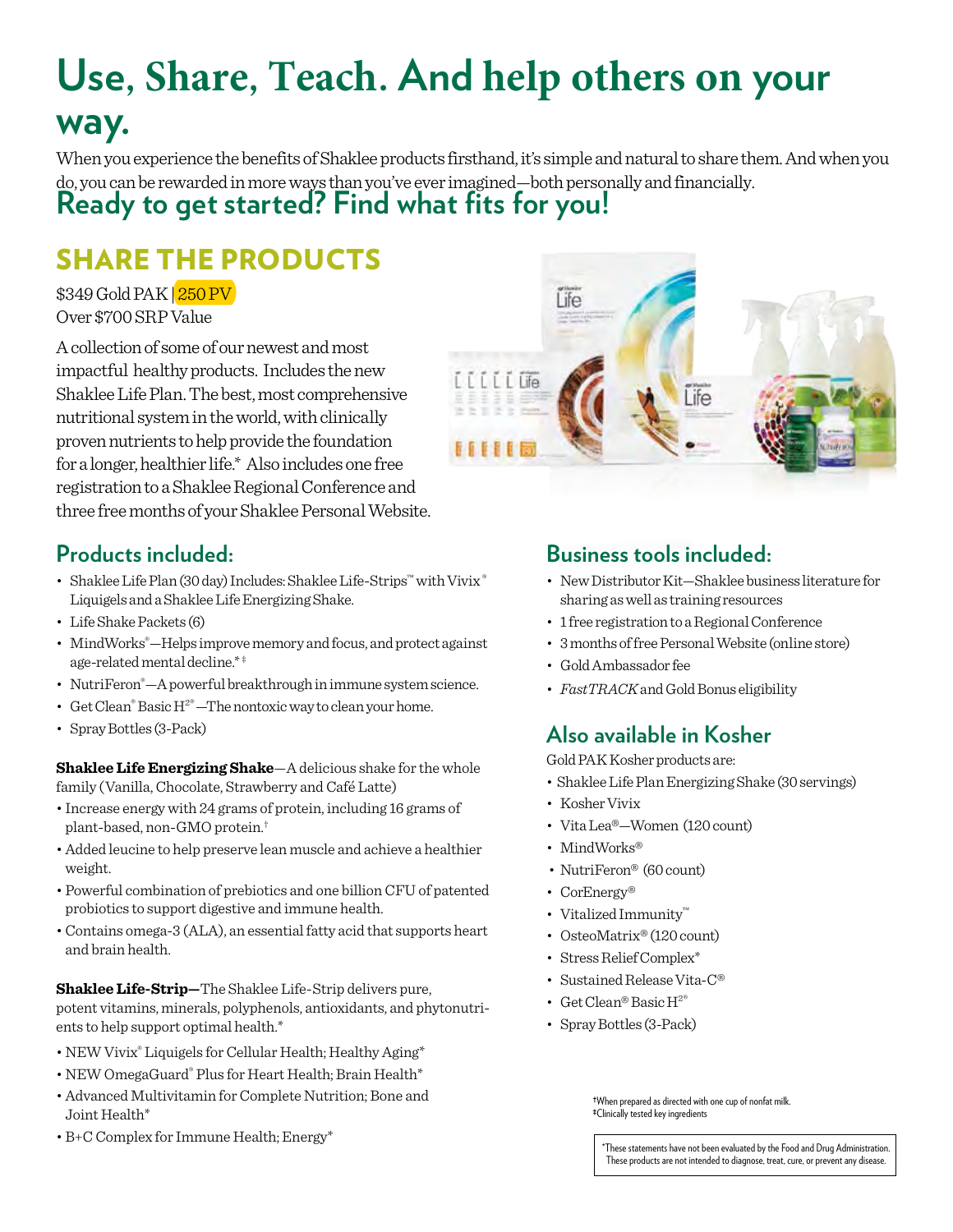# **TEACH** A TEAM

\$649 Gold Plus PAK 500 PV

Over \$1,300 SRP Value

A comprehensive selection from each of our healthy product categories. Includes the new Shaklee Life Plan. Also includes one free registration to the annual Shaklee Global Conference , as well as two free registrations to a Shaklee Regional Conference and six free months of your Shaklee Personal Website.



### **Products included:**

- Shaklee Life Plan (30 day)—The best, most comprehensive nutritional system in the world. Includes:
	- Shaklee Life-Strips™ with Vivix Liquigels
	- Shaklee Energizing Life Shake
- Life Shake Packets (4)
- MindWorks®—Helps improve memory and focus, and protect against age-related mental decline.\*\*
- NutriFeron® —A powerful breakthrough in immune system science.
- Vitalized Immunity™ —Refreshing, effervescent drink for everyday immune support.\*
- Stress Relief Complex\*—Natural stress relief you can safely take every day.
- Shaklee 180<sup>®</sup>-Healthy Weight products Powered by Leucine<sup>®</sup> to help burn fat not muscle.

Includes: Snack Bar Assorted (10)—Sweet, guilt-free treat, Pomegranate Energizing Tea—a natural energy lift.

- Performance Lemon Lime—Support optimal hydration and increases endurance.
- Energy Chews—Clean burst of healthy energy.
- Get Clean® —the nontoxic way to clean your home. Includes: Basic H2®, Spray Bottles (3-Pack), Germ Off Wipes, Fresh Laundry Liquid, Nature Bright Laundry Booster, and Dish Wash Liquid 16 oz.
- Enfuselle® Skin Care—all the antioxidants and nutrients your skin craves.

Includes: Hydrating Cleansing Lotion, Hydrating Toner, Time Repair A.M. SPF 15, Hydrating Moisturizer and Dispensing Pumps (2)

‡Clinically tested key ingredients

\*These statements have not been evaluated by the Food and Drug Administration.<br>These products are not intended to diagnose, treat, cure, or prevent any disease.

#### **Business tools included:**

- New Distributor Kit—Shaklee business literature for sharing as well as training resources
- 1 free registration to the Shaklee Global Conference.
- 2 free registrations to a Regional Conference
- 6 months of free Personal Website (online Store)
- Gold Ambassador fee
- *FastTRACK*and Gold Bonus eligibility

### **Also available in Kosher**

Gold Plus PAK Kosher products are:

- Shaklee Life Plan Energizing Shakes (30 servings)
- Life Shake Packets (4)
- Kosher Vivix®
- MindWorks®
- NutriFeron®
- Vitalized Immunity
- Stress Relief Complex\*
- Vita-Lea Gold® with K (120)
- CorEnergy®
- OsteoMatrix®
- Sustained Release Vita-C®
- Shaklee 180® Snack Bar Peanut Butter (10 ct.)
- Shaklee 180® Energizing Pomegranate Tea
- Enfuselle Hydrating Cleansing Lotion
- Enfuselle C+E Repair P.M.<sup>®</sup>
- Enfuselle Dispensing Pump
- Get Clean Basic H<sup>2</sup>, and Spray Bottles (3-Pack)
- Get Clean Fresh Laundry HE
-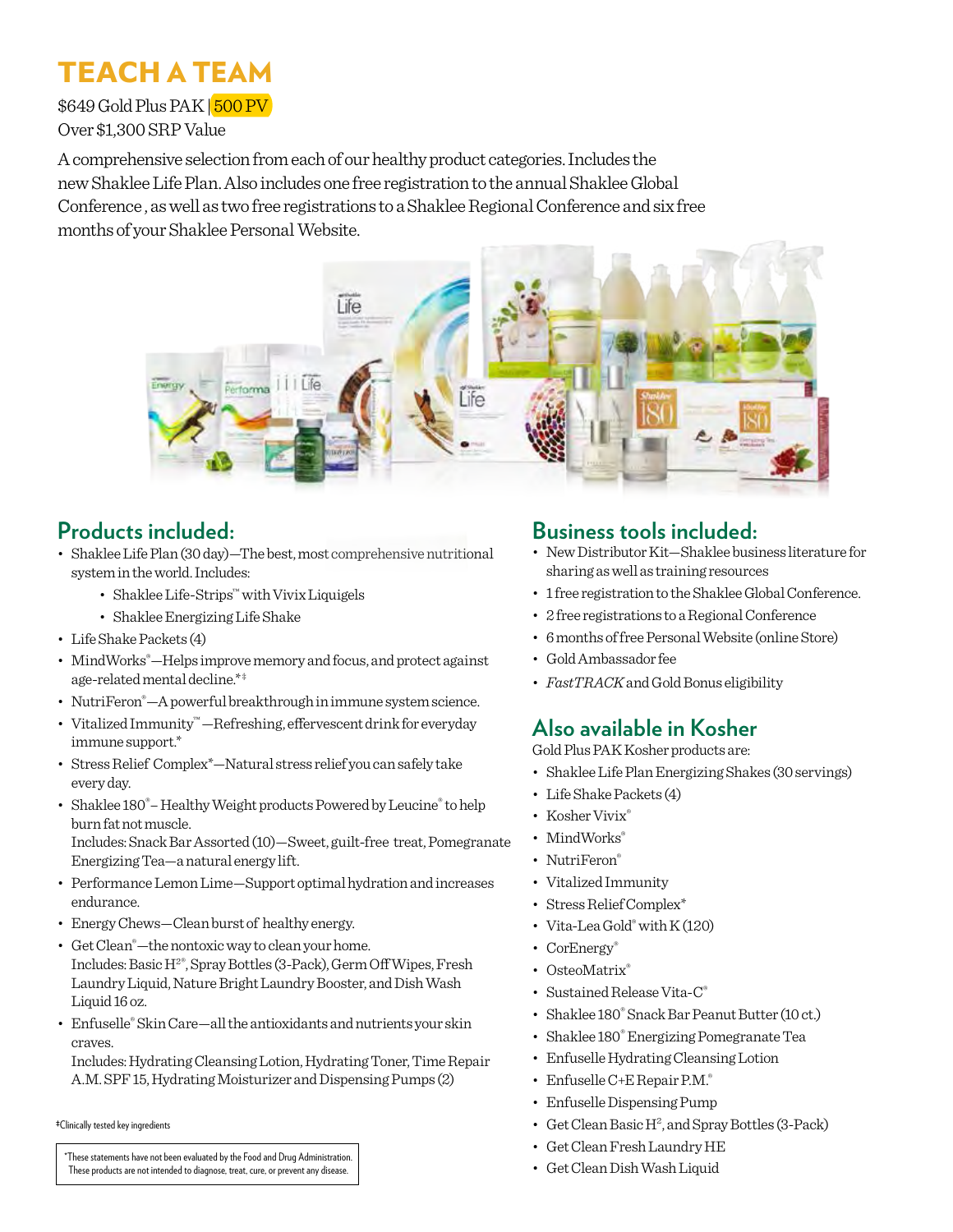# **TEACH** A TEAM

\$649 Gold Plus Studio PAK | 500 PV Over \$1,200 SRP Value

Best value for Studio owners or trainers—A selection of Shaklee 180® products, 3 Shaklee Life Energizing Shake Flavors with 30 servings each, plus a selection of products for the Healthy Cleansing Program. With valuable online tools for sharing and multiple free event registrations. PLUS—Qualify for Gold and Power Bonuses and *FastTRACK*.



#### **Products included:**

- Shaklee Life Energizing Shake
	- Vanilla (30 servings)
	- Strawberry (30 servings)
	- Chocolate (30 servings)
- Life Shake Packets (4)
- Shaklee 180®
	- Meal Bars Peanut Butter Chocolate Chip (7)
	- Snack Bars Assorted (10)
	- Metabolic Boost\* (30 servings)
	- Energizing Tea—Green Tea and Pomegranate (28 sticks/each)
- Shaklee Performance® Lemon Lime
- Shaklee Performance® Orange
- Energy Chews
- HerbLax®
- Alfalfa Complex
- Liver DTX® Complex
- Optiflora® Probiotic Complex

#### **Business tools included:**

- New Distributor Kit—Shaklee business literature for sharing as well as training resources
- 1 free registration to the Shaklee Global Conference.
- 2 free registrations to a Regional Conference
- 6 months of free Personal Website (online Store)
- Gold Ambassador fee
- *FastTRACK* and Gold Bonus eligibility



\*These statements have not been evaluated by the Food and Drug Administration. These products are not intended to diagnose, treat, cure, or prevent any disease.